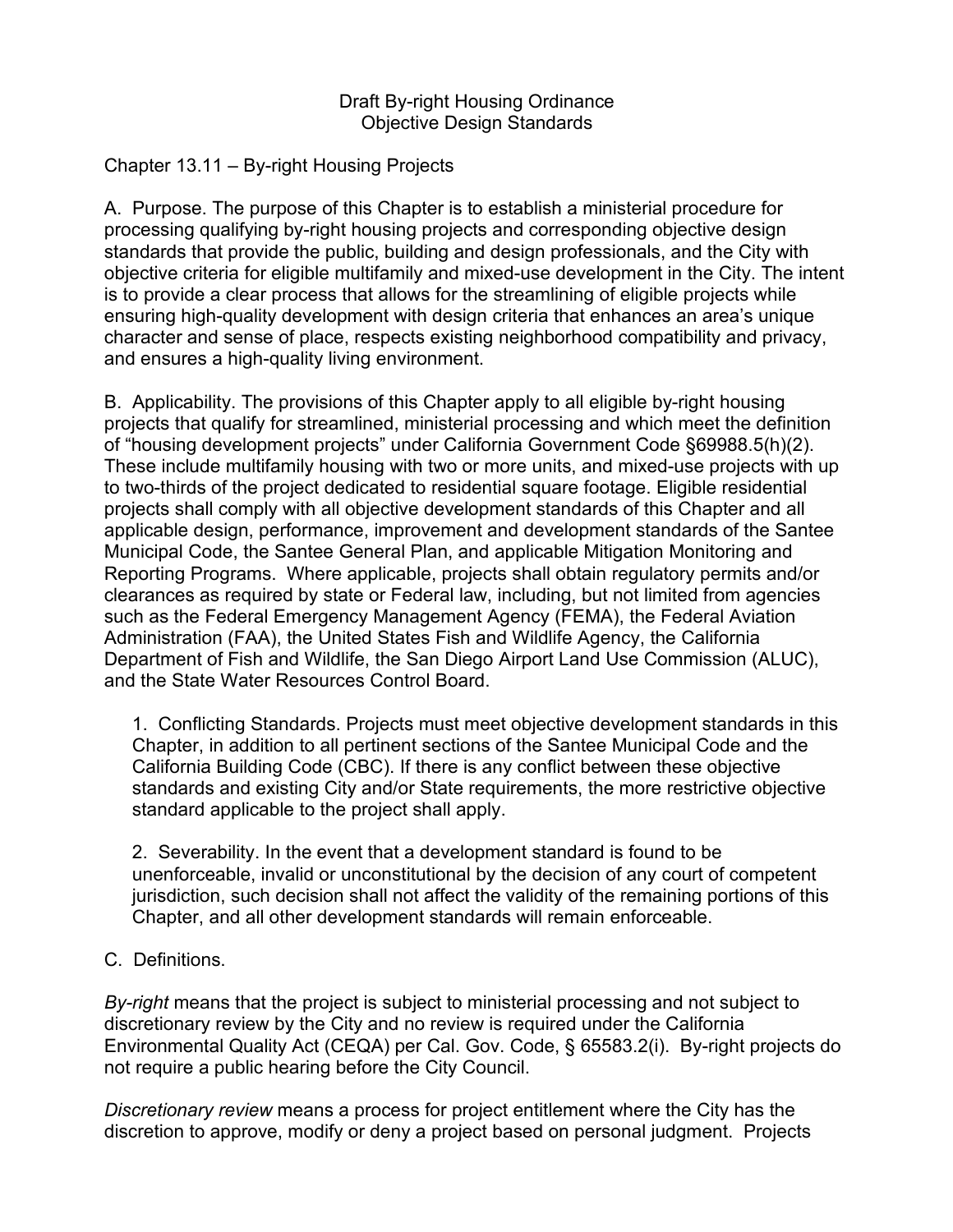subject to discretionary review are subject to CEQA and the discretionary review process for multifamily projects typically requires a public hearing before the City Council.

*Ministerial processing* means a process for project approval involving little or no personal judgment by the City as to the wisdom or manner of carrying out the project. The City merely ensures that the proposed development meets all objective standards without using special discretion or judgment.

*Mixed-use* means a development consisting of residential and non-residential uses (e.g., commercial retail, retail service, office, civic, and institutional) with at least two-thirds of the square footage designated for residential use, transitional housing, or supportive housing. For purposes of this Chapter a mixed-use development may be classified as a By-right Housing Project.

Multifamily housing means a development containing two or more residential dwelling units, each of which is for the occupancy by one or more persons, including duplexes, triplexes, fourplexes, apartments, condominiums, and townhouses.

D. By-right Housing Application and Procedure. An application made to the Department of Development Services shall be required for proposed multifamily housing or mixed-use projects to move forward as a by-right housing project. The application shall include all information necessary for the City to determine the eligibility of a proposed multifamily housing or mixed-use development as a by-right housing project. The application shall include all necessary information and plans to ensure that a proposal complies with all objective development standards in this Chapter and all applicable design, performance, improvement and development standards of the Santee Municipal Code and the Santee General Plan and, where applicable, that the project has obtained all regulatory permits and/or clearances as required by state or Federal law. Upon submittal of a By-right Housing Application the City shall make a determination on the completeness of the application within 30 days in accordance with the provisions of the Permit Streamlining Act (California Government Code § 65921). Once a By-right Housing Application has been deemed complete, the Director of Development Services shall issue a written determination within 30 days of the project being deemed complete, approving the proposed multifamily or mixed-use development as a By-right Housing Project with clear steps and requirements for moving forward with grading and building permits.

E. Objective Design Standards.

1. Building entries, stairwells, and garages. To create an attractive, welcoming, safe, and active interface between private development and the public realm, buildings and site design shall meet the following objective criteria:

a. Residential units that are not adjacent to the street shall have front entries that are oriented to common areas such as paseos, courtyards, parking areas, and active landscape areas.

b. Exterior stairwells shall not be oriented to the street. For safety and security, exterior stairwells shall face interior spaces, such as plazas and gathering areas, parking areas, and pedestrian pathways and shall not be separated from these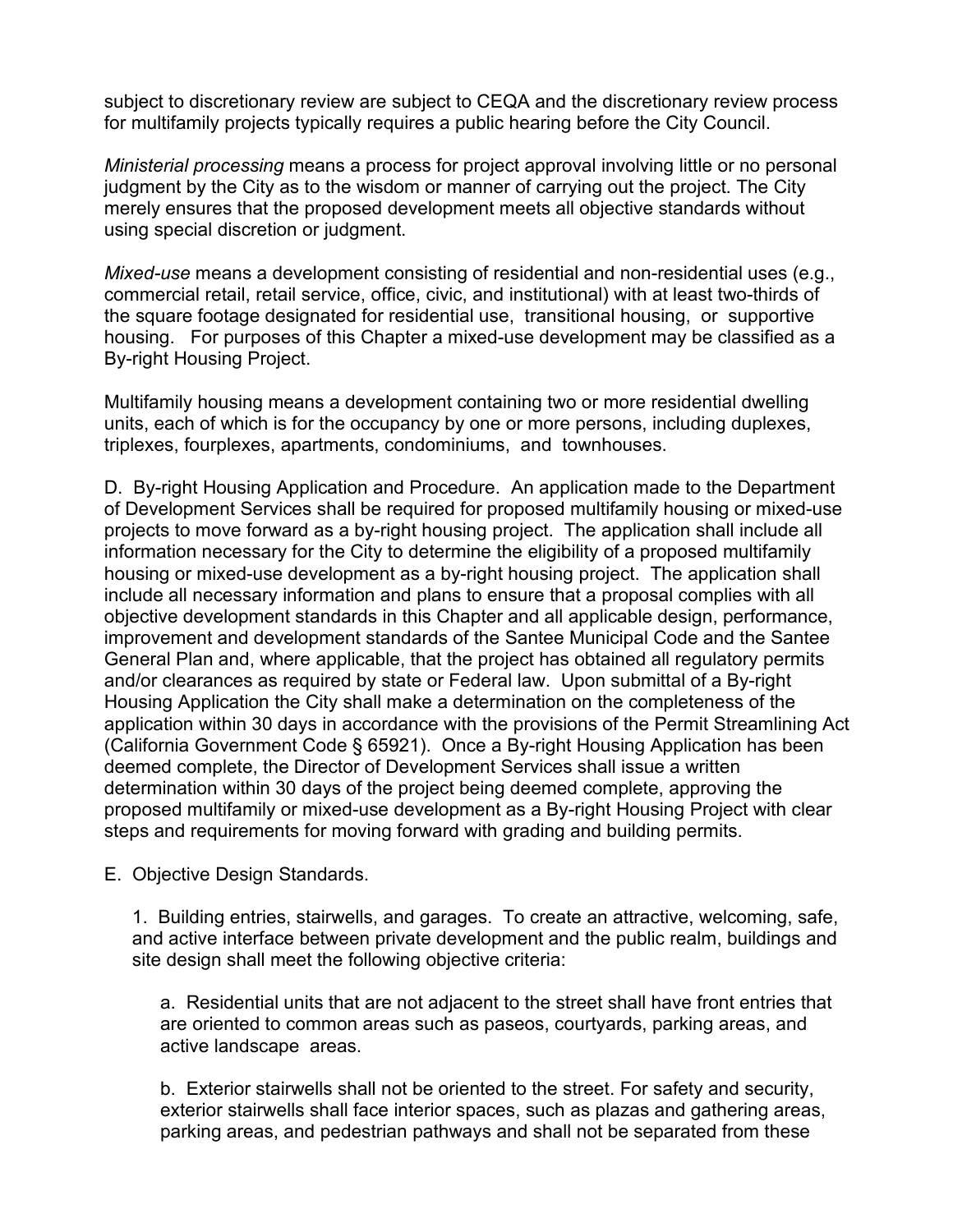areas by landscaping, fences, or walls taller than three feet.

c. Gated, fenced, or underground parking facilities, and gated exterior stairwells shall incorporate access control technology (e.g., access card or key).

d. Developments with more than 50 units shall incorporate a monitored or recorded security camera system

e. Buildings positioned along the street shall orient front entries to the street. Street facing residential units shall have covered front entries with a minimum recess or projection of 48 square feet in area.

i. Street facing entries shall be accentuated by a minimum of one (1) of the following: a change in roof pitch or form, such as a gable, that extends a minimum of one foot past the sides of the door jamb.

ii. an increase in roof height of at least one (1) foot to accentuate the entry. iii. wood, stone, tile, or brick accent materials covering a minimum of 30 percent of the entryway wall surface area, inclusive of windows and doors.

f. For projects containing five (5) or more units, garage doors shall not face a public street(s) but may be oriented toward an alley or a private street/driveway that is internal to the project. All garage doors shall be recessed a minimum of six (6) inches from the surrounding building wall and shall include trim of at least one and a half (1.5) inches in depth.

g. Commercial/Office unit entrances in a mixed-use development shall face the street, a parking area, or an interior common space.

h. Residential units in a mixed-use development shall be located on the upper floors of any elevation that faces a public street with residential access provided through a separate entry along each street frontage or a single entry at the corner.

2. Massing and articulation. To create a human-scale environment and buildings that are compatible with and enhance the surrounding area, building design shall meet the following objective criteria:

a. Buildings shall have major massing breaks at least every 56 feet along any street frontage or publicly visible area, by incorporating at least one (1) of the following features.

i. stepping back at least 51 percent of the upper floors by a minimum of 10 feet for at least 70% of the facade;

ii. recessed or projected covered entries with a minimum area of 24 square feet;

iii. exterior arcades or other ground floor building recessions that provide sheltered walkways within the building footprint with a minimum width of eight feet;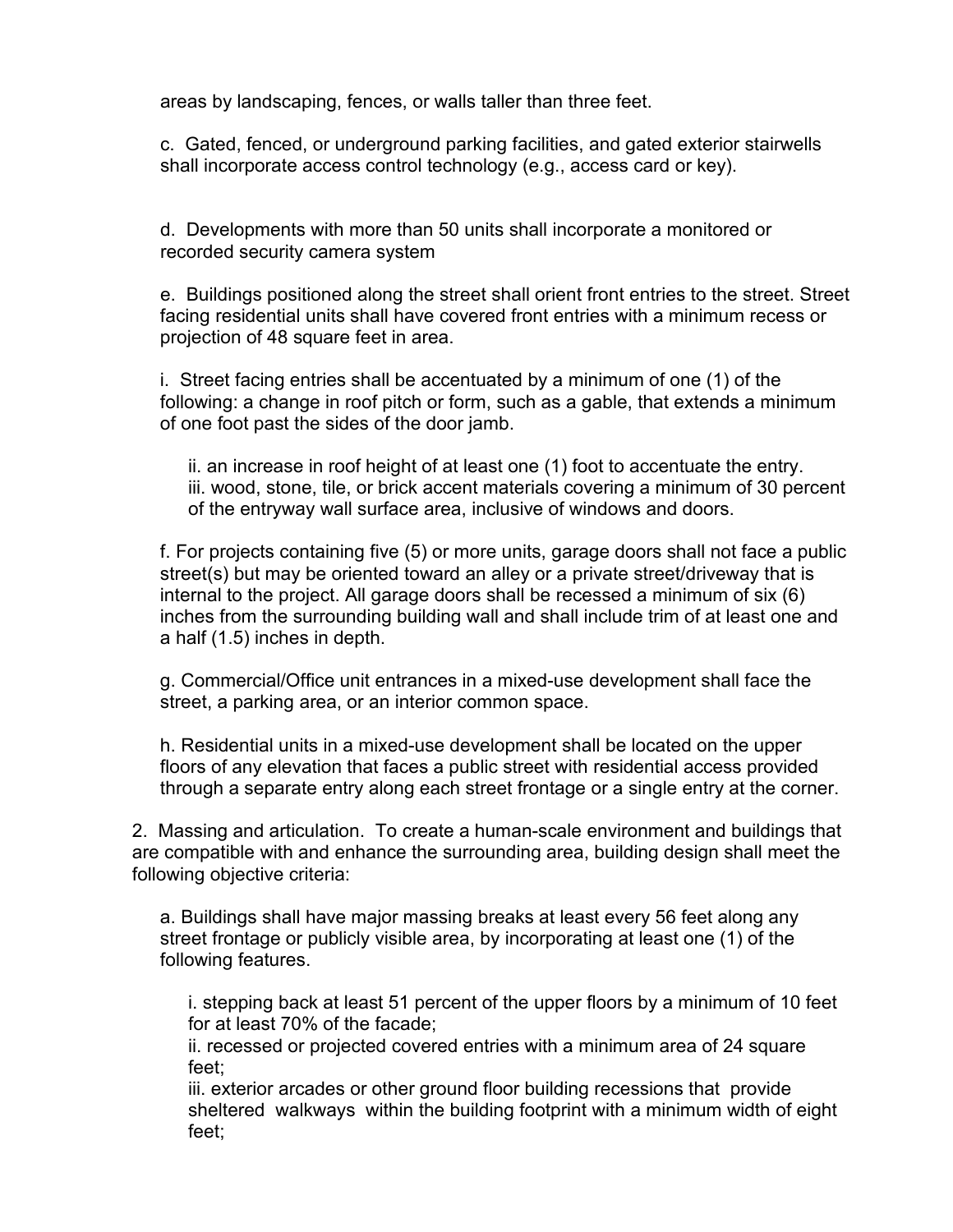iv. ground floor courtyards within the building footprint with a minimum area of 48 square feet; or

v. architectural features that are at least four (4) feet wide and extend a minimum of one (1) floor in height.

b. Buildings shall have minor massing breaks at least every 30 feet along any elevation, by incorporating at least one (1) of the following features:

i. doors and windows recessed by a minimum of four (4) inches; ii. variations in wall plane (projection or recess) by a minimum of two (2) feet in depth for at least 30% of the facade;

iii. vertical elements, such as pilasters, that protrude a minimum of one (1) foot from the wall surface and extend the full height of the structure; or iv. Any of the major massing breaks noted above can be double counted as a minor massing break, so long as it is located within the 30-foot section.

c. Rooflines shall be vertically articulated at least every 48-feet along the street frontage through one (1) of the following techniques:

i. A change in wall or roof height of a minimum four (4) feet;

ii. A change in roof pitch or form; or

iii. The inclusion of dormers, gables, parapets, and/or varying cornices.

d. Buildings three (3) stories or taller and wider than 30 feet shall be designed to differentiate the ground floor, middle body, and top floor or cornice/parapet cap. Each of these elements shall be distinguished from one another through use of one (1) of the following techniques:

i. Variation in building modulation for a minimum 70% of the length of the façade, through changes in wall planes that protrude and/or recess with a minimum dimension of four (4) feet;

ii. Balconies or habitable projections with a minimum two (2) feet in depth for a minimum 25% of the length of the façade;

iii. Variation in façade articulation, through horizontal and/or vertical recesses or projections; (minimum four (4) inches in depth) such as shading and weather protection devices, decorative architectural details, or a pattern or grouping of windows, panels, or bay windows;

iv. Variation in fenestration, through at least two (2) of the following: size, proportion or pattern; or

v. Variation in façade material, through at least two (2) of the following: size, texture, pattern, or color.

3. Architectural elements. To create a sense of place with buildings that are cohesive, well-crafted, and enhance the public's experience, buildings shall be designed to meet the following objective criteria

a. Corner buildings that are two (2) stories in height shall include at least one (1) of the following features within 15 feet from each edge of the building corner. Buildings that are three (3) or more stories in height shall incorporate a minimum of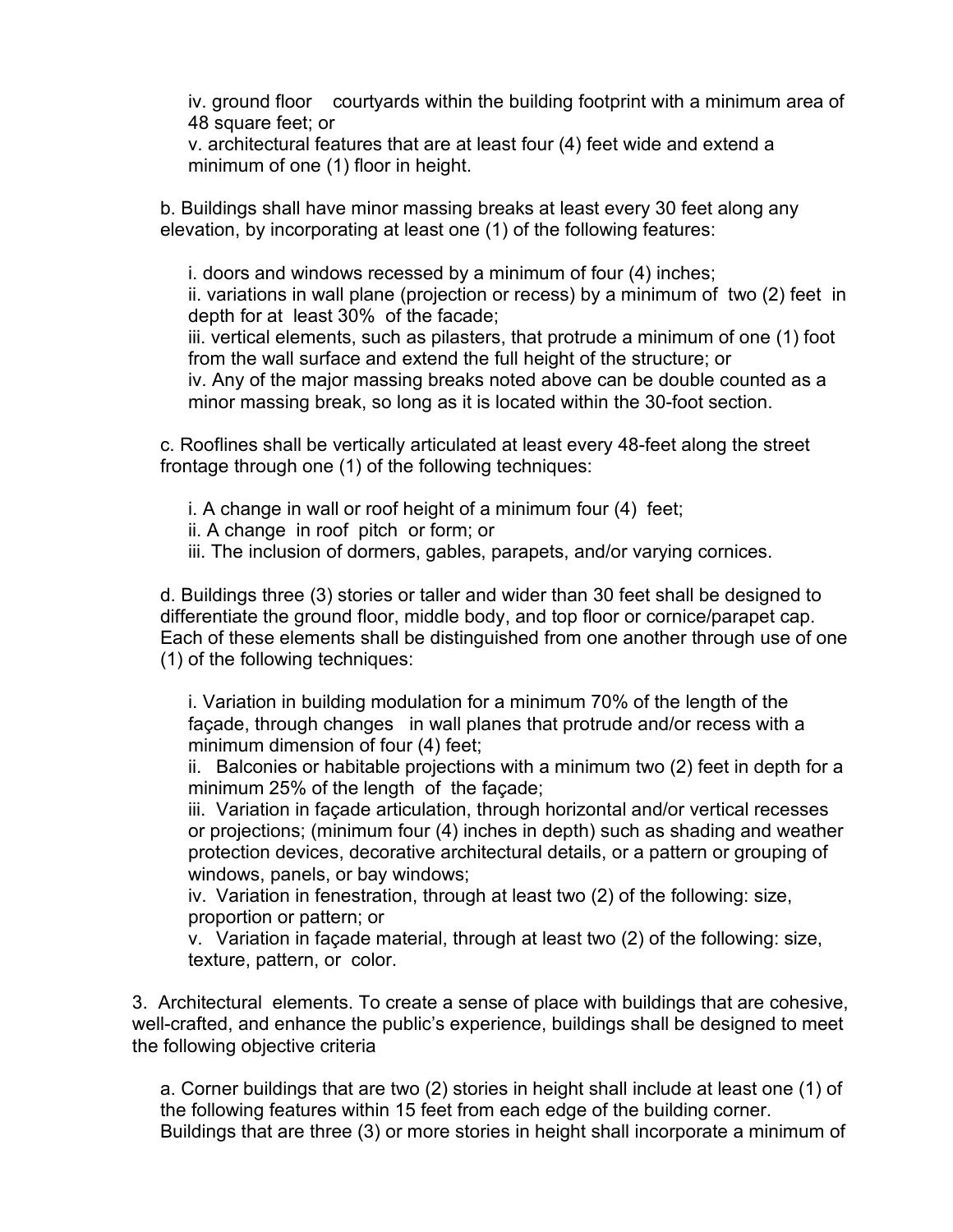two (2) of the following features within 15 feet from each edge of the building corner:

i. change in primary wall material and color;

ii. change in height of more than four (4) feet;

iii. change in wall plane of a minimum depth of two (2) feet;

iv. entry to ground floor retail or primary building entrance;

v. different fenestration pattern from the primary façade;

vi. open space with a minimum dimension of 16 feet and minimum area of 450 square feet, which accommodates either a publicly accessible courtyard/plaza, or outdoor seating for public dining.

b. End units shall include the following features on their side elevations: a minimum of 15 percent fenestration area, and at least one (1) facade modulation with a minimum depth of 18 inches and a minimum width of two (2) feet. Example: Wrap around front porch.

c. All ground floor residential units and a minimum of 51 percent of the upper floor residential units shall include a balcony, patio, porch, or stoop, and this feature shall be a minimum 48 square feet in area. Fractional calculations shall be rounded up. Balcony walls above the ground floor shall be a maximum of 15 percent transparent.

d. At least 60 percent of the ground floor, street facing walls of non-residential units shall include transparent window or door glazing between two and 10 feet in height from grade, providing unobstructed views into the non-residential space. Where it is infeasible to provide glazing, such as a parking garage, trash room, mechanical room, or electrical room, landscaping with a minimum dimension of 18-inches in depth and a width equivalent to 70 percent of the wall shall be provided to soften the appearance of a blank wall on the ground floor.

e. Windows and doors shall either be trimmed or recessed. When trimmed, the trim material shall not be less than 3.5" in width by  $\frac{3}{4}$ " in depth when protruding from the wall. Foam trim molding is prohibited on the ground floor. When recessed, the building primary siding material (masonry or stucco) shall cover the recessed edge faces and wrap toward the interior face of the window glazing or door face by not less than 3" in depth.

f. A minimum of 10 square feet (80 cubic feet) of personal outdoor storage space shall be provided for each dwelling unit without a garage. Personal outdoor storage areas shall be covered and able to be locked.

g. Utilities and utility vaults, and all mechanical equipment shall be screened or hidden from view from the ground level.

h. Trash enclosures shall be constructed of the same primary wall material and color as the most adjacent building within the development.

4. Colors and materials. To ensure that buildings include a variety of color palettes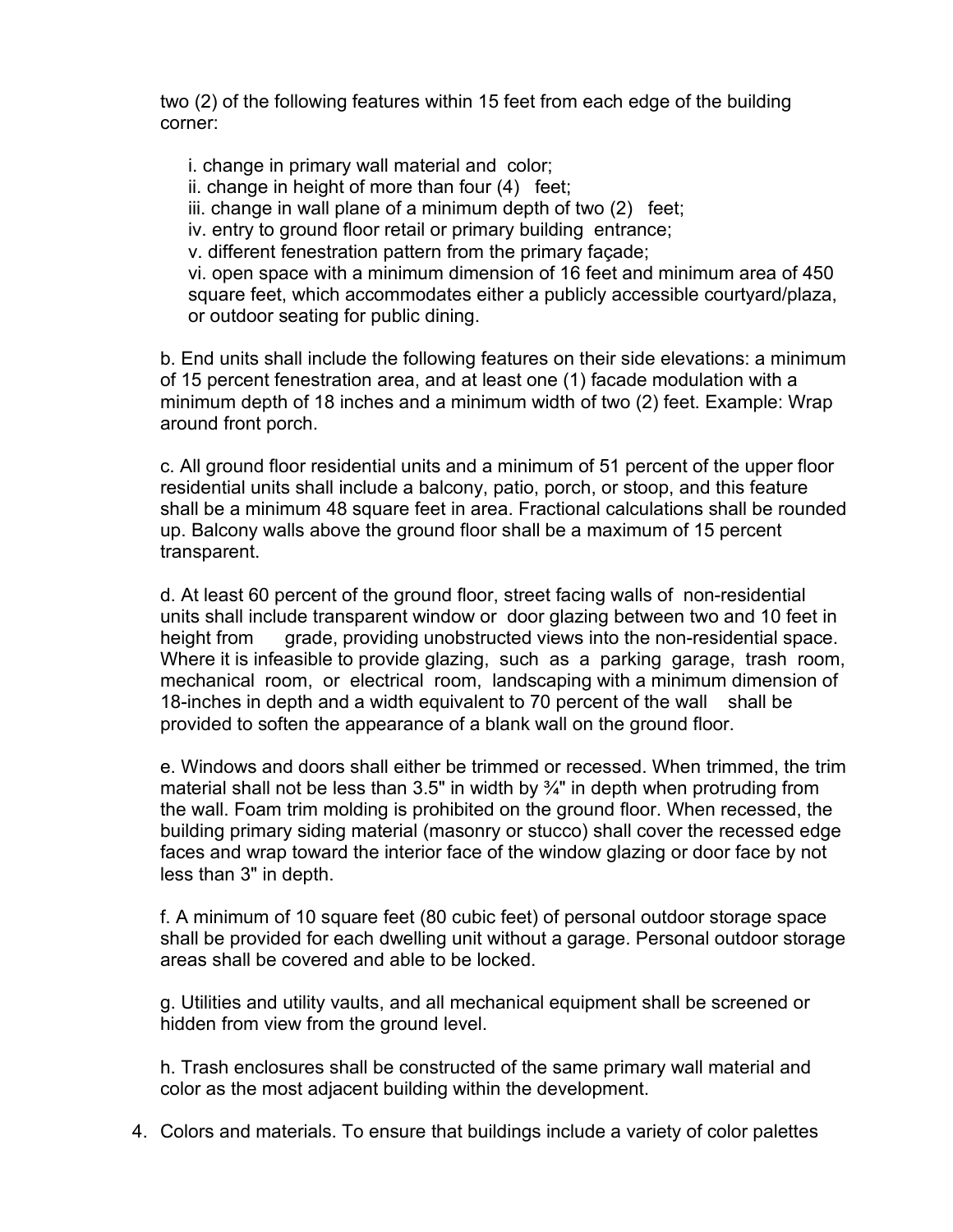and textures with durable and attractive materials that contribute to the aesthetic quality of the development and the neighborhood, buildings shall be designed to meet the following objective criteria:

a. The primary wall finish material5 shall be wood, stone, brick, stucco, fiber cement or other cementitious material, or stone. T1-11 siding and all grooved or patterned wood panel or composite wood panel siding are prohibited.

b. Structures shall incorporate a minimum of two building materials on each building elevation. Trim does not count as the second material.

c. Structures shall have a color palette that consists of at least two (2) body colors and two (2) accent colors (not including roof color). Projects with two (2) or more residential structures shall include a minimum of two (2) color palettes and shall not use a single palette on more than 70 percent of the residential structures. Stone materials shall not be painted.

d. Chain link and wooden fences and unfinished cinderblock walls shall be prohibited.

5. Circulation. To provide pedestrians, vehicles, and cyclists with safe and efficient site access and circulation, site design shall meet the following objective criteria:

a. All structures, entries, facilities, amenities, and parking areas shall be internally connected with pedestrian pathways. Pedestrian pathways shall connect to the public sidewalk along each street frontage. Pedestrian pathways shall be separated from roads and parking areas by a physical barrier, such as a grade-separation, of six inches or more or a raised planting strip.

b. All parking areas shall be internally connected and shall use shared driveways within the development.

c. Carports shall be painted with the approved color palette for the project.

d. Parking shall not be located between the building frontage and a public sidewalk.

e. Uncovered parking areas shall include a landscaped break with one (1) tree and a minimum width of five (5) feet at intervals of a maximum of every 5 parking stalls.

f. All structures with dwelling units shall provide short-term bike parking in the form of an inverted "U". An artistic rack may be proposed, subject to discretionary City approval. Bicycle parking shall not be separated from building entrances by a road, parking area, or structure.

6. Open space and common areas. To ensure that residents and visitors have access to usable open space and common facilities that provide recreational opportunities, promote a safe environment, and enhance the pedestrian experience, common area and open space design shall meet the following objective criteria:

a. Landscaping shall be located in all outdoor areas that are not specifically used